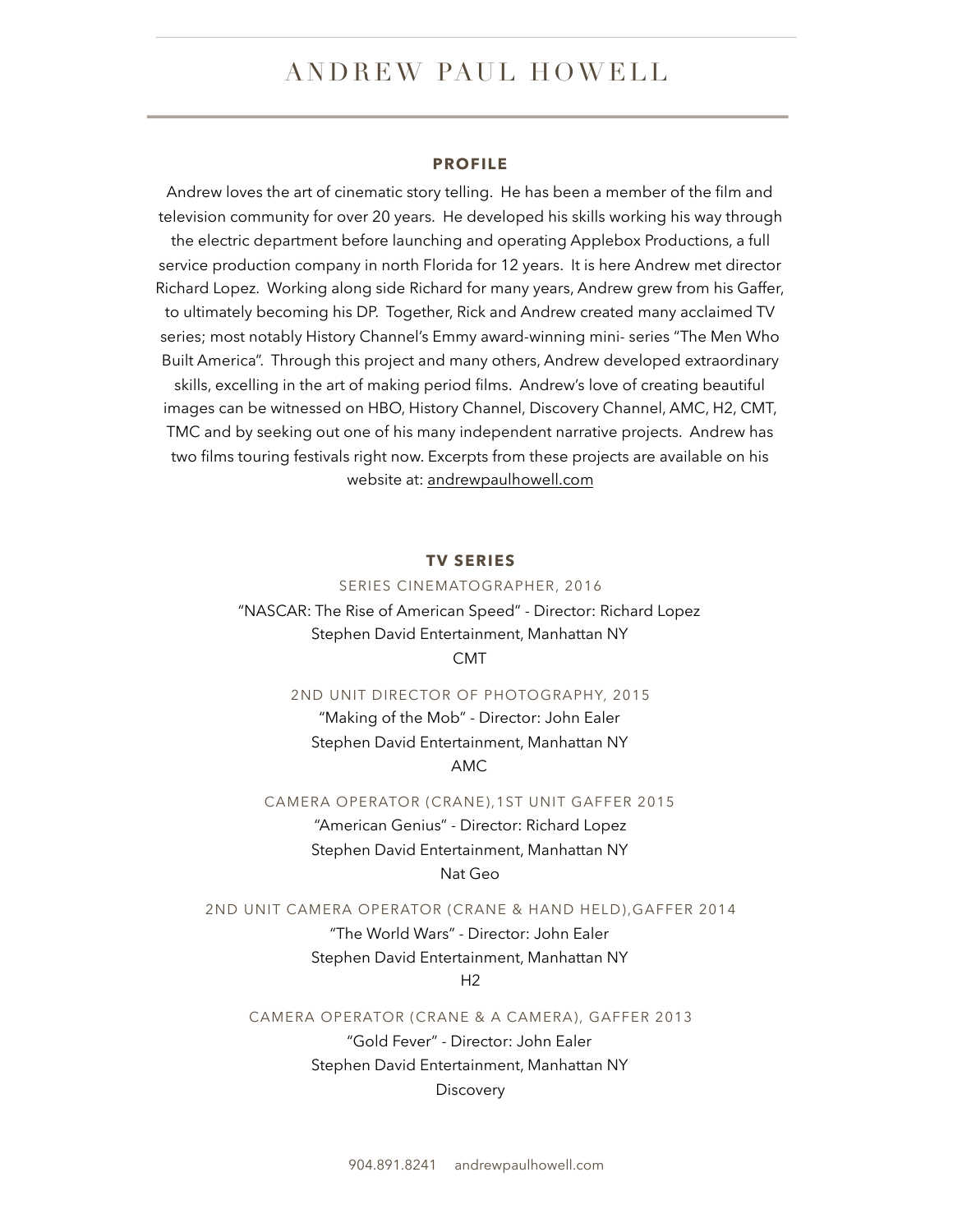### **TV SERIES (CONT.)**

### CAMERA OPERATOR (CRANE), GAFFER 2012

"The Men Who Built America " - Director: Richard Lopez Stephen David Entertainment, Manhattan NY History Channel

### **NARRATIVE**

### DIRECTOR OF PHOTOGRAPHY, (2018)

"Dandelions " - Director: Jason Winn. Yardline Films, Atlanta GA Independent Film

### DIRECTOR & CINEMATOGRAPHER 2018

"83 Days" - Director: Andrew Paul Howell 83 Days Movie LLC, Atlanta GA. Independent Film

### DIRECTOR OF PHOTOGRAPHY, 2018

"Keys to the City" - Director: Tangie B Moore Tier 2 Productions, Atlanta GA Independent Film

### DIRECTOR OF PHOTOGRAPHY, 2018

"Freedom on our Minds " - Director: Chad Light Shave and a Haircut Productions, St Augustine, FL Independent Film

### CAMERA OPERATOR, RIGGER (VFX PLATES) 2019

"DUMBO" - Director: Tim Burton Disney, St Marys GA Feature Film

### DIRECTOR OF PHOTOGRAPHY, CAMERA OPERATOR (CRANE & A CAMERA) 2015

"Independence Hall" - Director: Richard Lopez Stephen David Entertainment, Manhattan NY History Channel / National Park Service

# CAMERA OPERATOR (CRANE & A CAMERA) 2012

"My Cross to Bear" - Director: Peter Bongiorno Short Film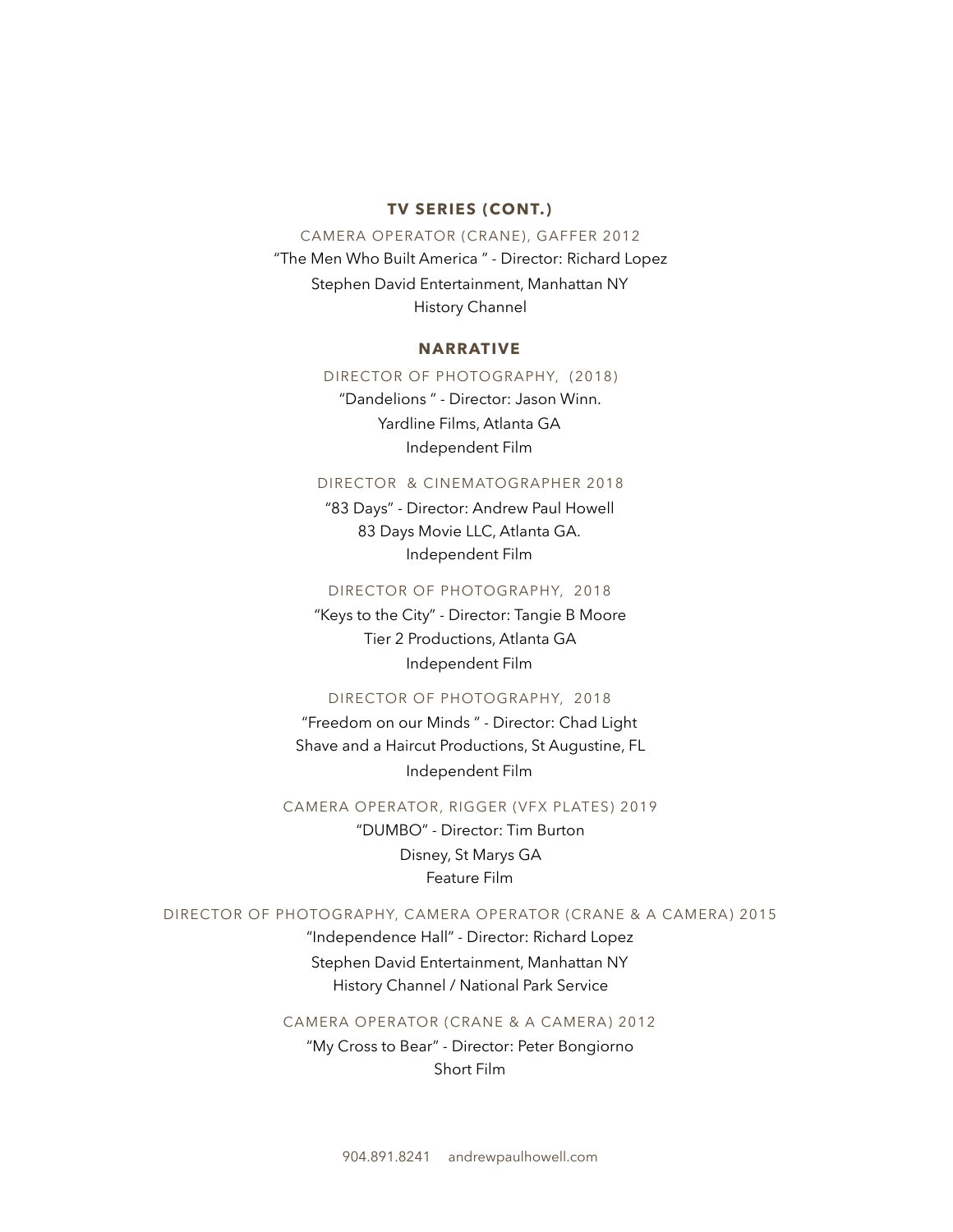# **NARRATIVE (CONT.)**

# CAMERA OPERATOR (CRANE & A CAMERA) 2012 "After" - Director: Ryan Smith Seaborne Pictures Feature Film

# DIRECTOR OF PHOTOGRAPHY, CAMERA OPERATOR (CRANE & A CAMERA) 2011

"Velvet Road" - Director: Gustavo Cooper AppleBox Productions, Jacksonville FL Short Film

### CAMERA OPERATOR (A CAMERA) 2010

"The Lamp" - Director: Tracy Trost Trost Moving Pictures, Tulsa OK Feature Film

### **DOCUMENTARY**

### DIRECTOR OF PHOTOGRAPHY, CAMERA OPERATOR 2015

"Holy Ghost Reborn" - Director: Darren Wilson Wanderlust Productions Feature Film

# DIRECTOR OF PHOTOGRAPHY, CAMERA OPERATOR 2015

"The Father's Heart" - Director: Bradley Hayes AppleBox Productions, Jacksonville FL Feature Film - in production

DIRECTOR OF PHOTOGRAPHY, CAMERA OPERATOR 2014

"Holy Ghost " - Director: Darren Wilson Wanderlust Productions Feature Film

# **COMMERCIAL**

DIRECTOR, DIRECTOR OF PHOTOGRAPHY 2017 "BMW i8: Nature's Intent" - Director: Andrew Paul Howell Take One Film and Video, Nashville TN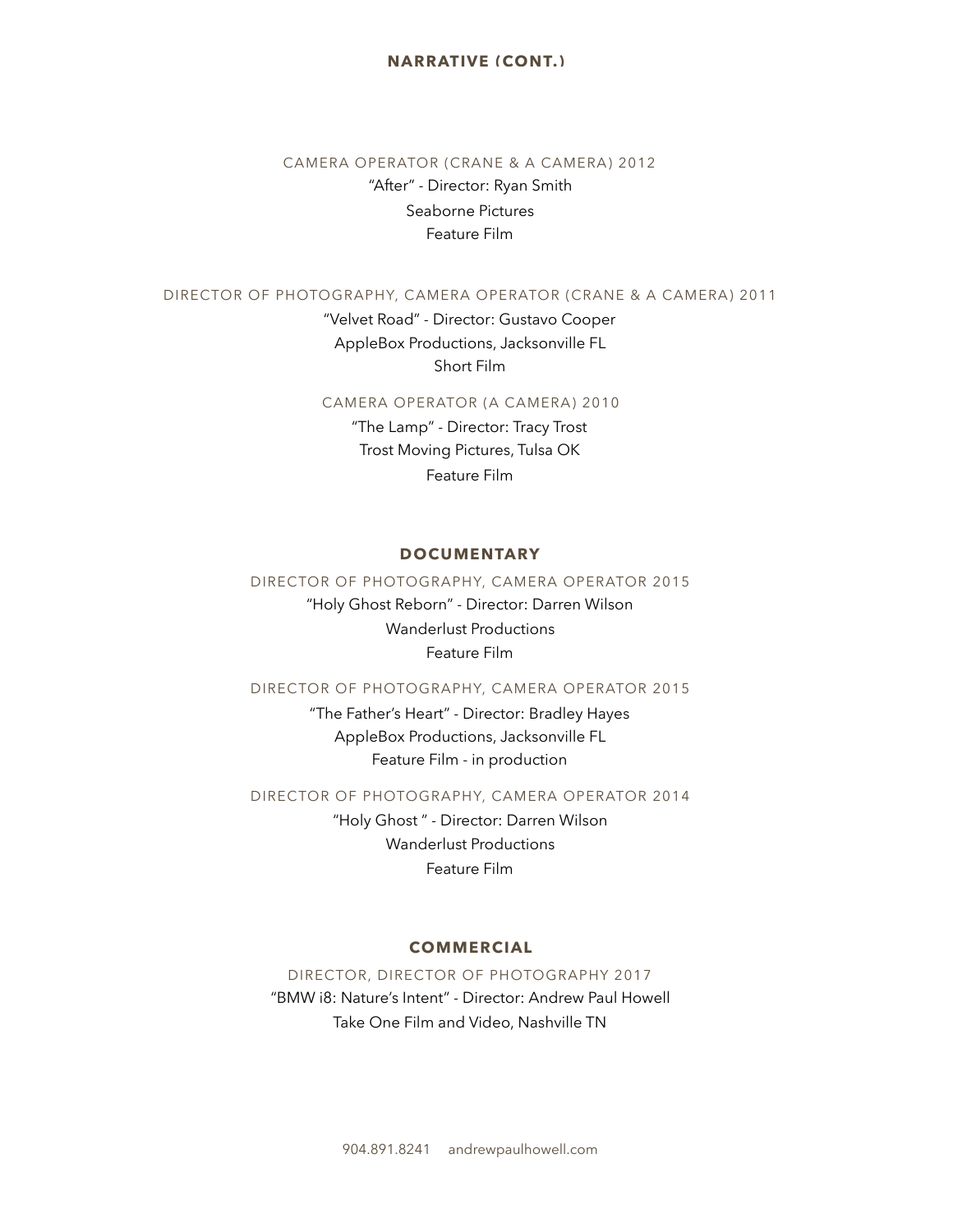# **COMMERCIAL (CONT.)**

# DIRECTOR, DIRECTOR OF PHOTOGRAPHY 2015 "FEMA: Up in Smoke " - Director: Andrew Paul Howell Lindsey Films, Jacksonville FL

#### DIRECTOR OF PHOTOGRAPHY, CAMERA OPERATOR 2015

"Up Desk " - Director: Brian Murie Five Stone Studios, Nashville TN

#### CAMERA OPERATOR (CRANE) 2010

"Augusta National " - Director: Harris Savides Bandito Brothers

### **AWARDS**

WINNER *83 Days -* Best Short Film, Harlem International Film Festival (2019) WINNER *83 Days -* Best Short Film, Julien Dubuque Film Festival (2019) WINNER *83 Days* - Best Short Film, ME Film Festival (2019)

WINNER *83 Days* - Audience Choice, Crossroads Film Festival (2019)

WINNER *83 Days* - Best Short Film, International Houston Black Film Festival (2019)

WINNER *83 Days -* Best Florida Flavor, Love Your Shorts Film Festival (2019)

WINNER *83 Days -* Audience Choice, Tampa Bay Underground Film Festival (2018)

WINNER *Dandelions* - Best Short Film, Chicago Independent Film Festival (2019)

WINNER *Velvet Road* - Best Horror Short, Atlanta Horror Film Festival (2012)

WINNER *Velvet Road* - Best Horror Short, Atlanta Horror Film Festival (2012)

WINNER *Velvet Road* - Best Horror Short, Maelstrom International Fantastic F.F. (2012)

WINNER *Velvet Road* - Best Horror Short, Chicago Horror Film Festival (2012)